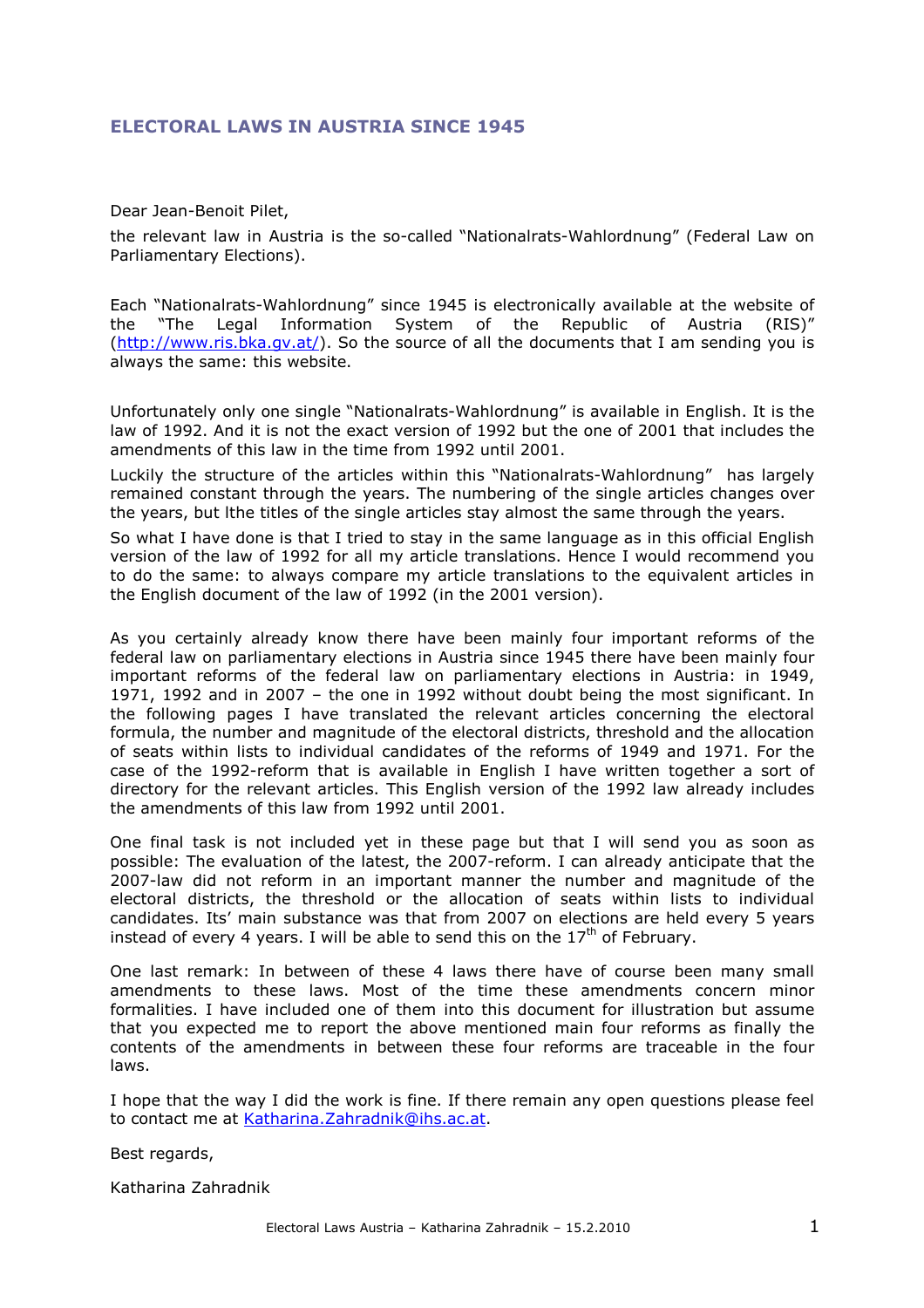# **Federal Law on Parliamentary Elections 1949**

Source of the document:

http://www.ris.bka.gv.at/Dokument.wxe?Abfrage=BgblPdf&Dokumentnummer=1949\_129\_0

| I)           | The electoral formula: |
|--------------|------------------------|
| ୍ବ ବ୍        |                        |
| $\mathbf{1}$ |                        |
| 4            |                        |
| .5           |                        |
|              | pp. 623-624            |

#### **Translations:**

**§1** Number of members, Announcement of the election, Day of election, Qualifying date1

(1) The National Council consists of 165 members, who are elected according to the provisions of this federal law.

**§ 4** Number of mandates in the election districts2

*See second page (p.624) in the pdf-file. Note: "Wahlkreis" = electoral district. "Mandate"= seats.* 

**§ 5** Calculation of number of mandates in accordance with the last census3

- (1) After obtaining the results of the first official census the number of mandates to be allotted in each of the electoral districts is to be calculated as follows.
- (2) The number of citizens which, according to the last census has to be divided by 165 (§1). The result has to be rounded to the third digit after the decimal sign. This gives the proportion figure. Every election district receives the number of mandates, which results from the division of the number of citizens, which were permanently residing in the election district by the proportion figure. Also this has to be rounded to the third digit after the decimal sign.
- (3) In case that seats remain left then the remaining mandates are allocated to those election districts, which have the largest decimal figure. When, as a result of an equal decimal figure, more than one election district is in a position to receive the remaining mandate, the question of which one does receive it is decided by drawing lots.
- (4) The number of seats allotted to each constituency according to al. (2) and (3) shall be proclaimed by the Minister for the Interior in the Federal Law Gazette immediately following the confirmation of the final results of the latest ordinary or special census respectively. The allotment of the seats so proclaimed shall be applied to all National Council elections that take place from the effectiveness of the proclamation till the proclamation of the allotment of seats on the grounds of the next census.

<sup>1</sup> Compare to § 1 in 1971

<sup>2</sup> Compare to § 3 in 1971

<sup>3</sup> Compare to § 3 in 1971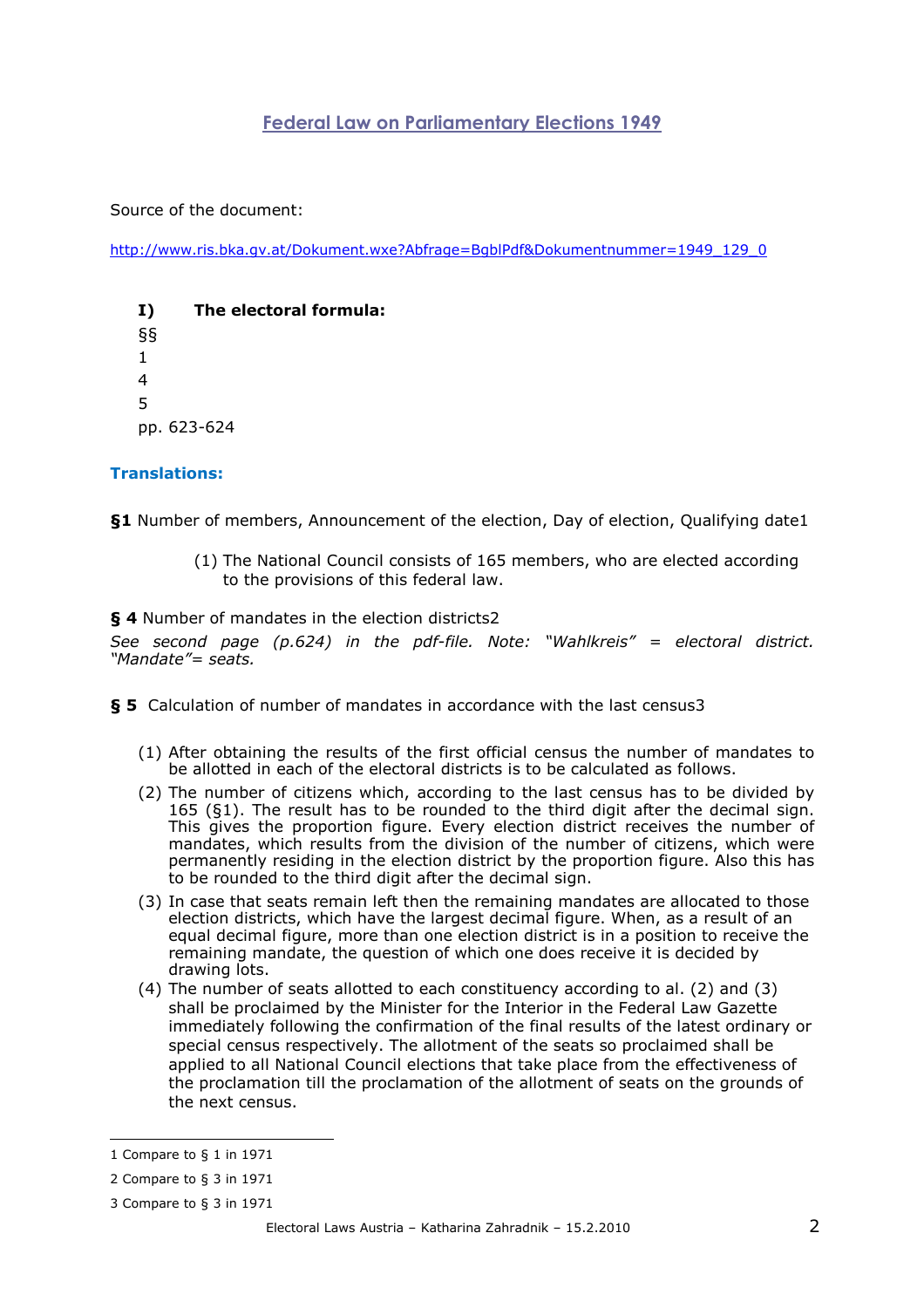## **II) Districts (number and magnitude):**

§§ 2, 3, 6 (pp. 623-624)

#### **Translations:**

**§ 2** Election districts, associations of election districts4

The federal territory is divided in twenty-five election districts for the purposes of the elections. The election districts are divided into four associations of election districts. The association I of election districts is composed of the election districts of Burgenland, Lower Austria, and Vienna. The association II of election districts is composed of the election districts of Carinthia, Upper Austria, Salzburg, Styria, Tirol and Vorarlberg.

#### **§ 3** Election districts

The election districts are the following:

*See first page (p.623) in the pdf-file. Note: "Nummer" = number. "Bezeichnung"= name.* 

**§ 6** Associations of election districts5

(Constitutional Law). Each of these form an association of election districts:

- 1. the election districts in Vienna
- 2. the election districts in Lower Austria
- 3. the election districts in Upper Austria Salzburg, Tirol and Vorarlberg
- 4. the election districts in Burgenland, Styria and Carinthia

<sup>4</sup> Compare to § 2 in 1971

<sup>5</sup> Compare to § 2 in 1971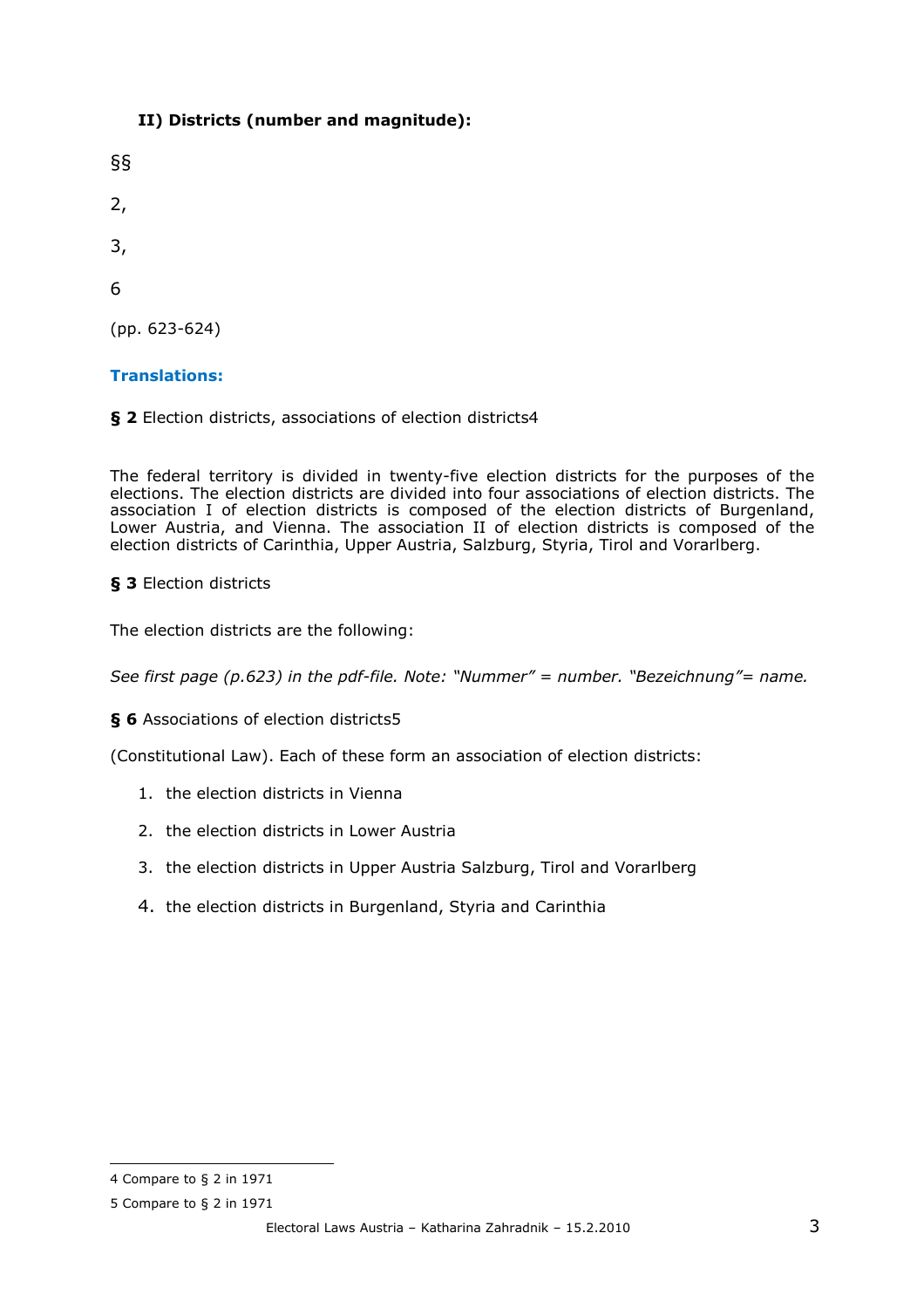# **III) Threshold and the allocation of seats within lists to individual candidates:**

§§ 82, 89, 97, 98, 102

## **Translations:**

**§ 82** Ascertainment of the electoral points6

(1) The electoral authority shall ascertain the electoral points for each of the candidates of each election proposal as follows:

(2)In case that the ballot that does not have an annotation of sequence7 [§ 78, al. 2] the electoral points for the candidates are calculated as follows: the candidate that is ranked first in a published party list (§ 55) obtains as many electoral points as there are candidates listed in this party list; the second, third, fourth and so forth candidates obtain the next lower number of points in the order of sequence (basic number). Hence in the case of official ballots without explicit annotation of sequence the number of electoral points for the candidates is the product of this basic number for each candidate with the number of these official ballots.

2a) In case that the ballot does have an annotation of sequence8 [§ 78, al. 3] the electoral points are calculated as follows for the candidates: The candidate that is listed on the first place by the voter obtains as many electoral points as there are candidates listed in this party list. Candidates listed on the second, third, fourth and so forth place by the voter obtain the next lower number of points in the order of sequence.

b) In case that not all of the listed candidates have obtained an annotation of sequence by the voter then only those candidates which have annotated by the voter obtain electoral points as described in 2a). The rest of the listed candidates obtain votes the next lower number of points in the order that they are ranked on the party list.

c) In case that the name of a candidate has been canceled by the voter (crossed out) then this candidate shall not obtain any electoral point for this ballot, irrespective of whether the ballot does have or does not have an annotation of sequence. For the other candidates listed on this ballot the number of electoral points is calculated as if this canceled candidate would not be listed in the list.

<sup>6</sup> Compare to § 91 in 1971

<sup>7</sup> read: an explicit cast of preferential vote

<sup>8</sup> read: an explicit cast of preferential vote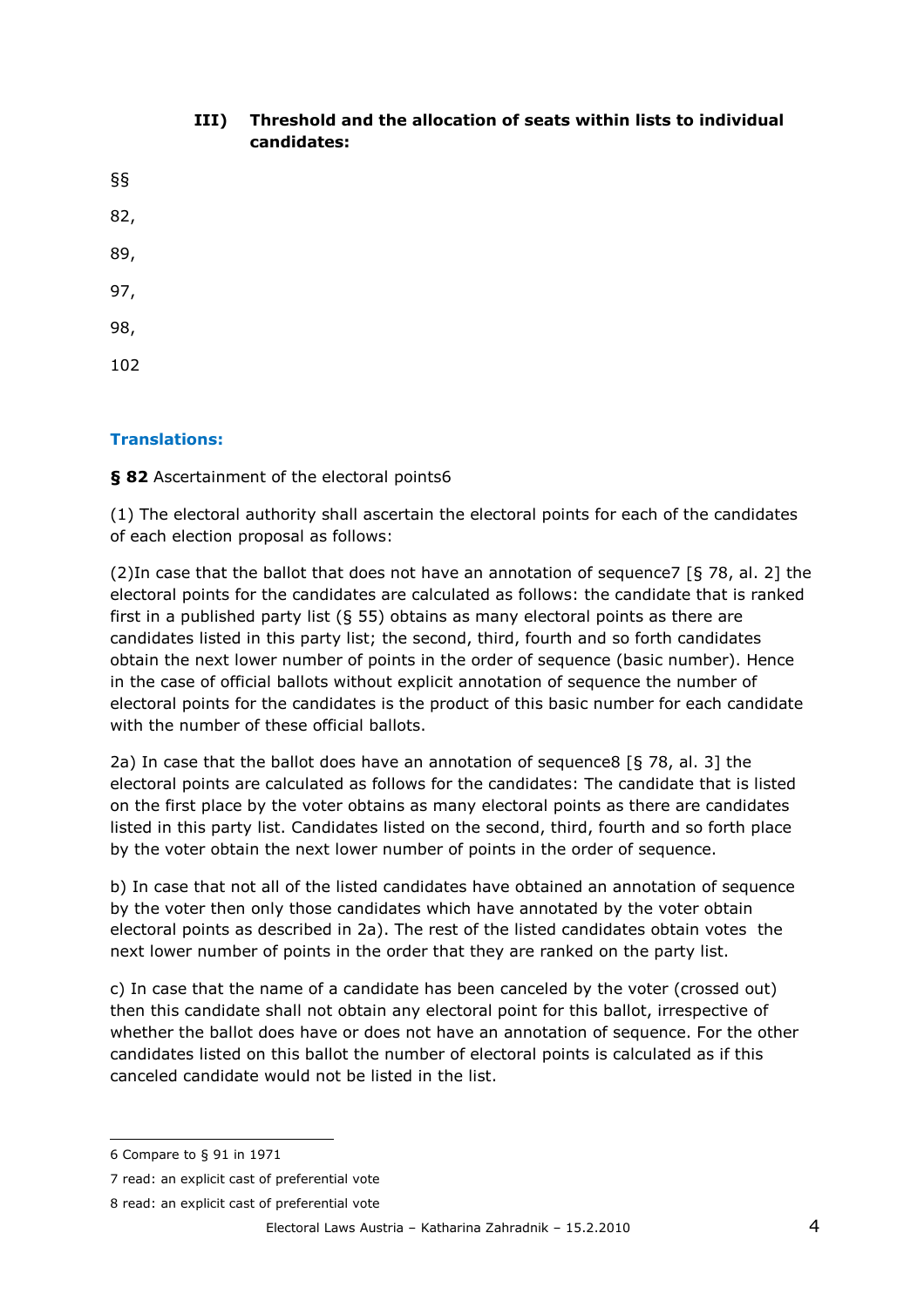d) In case that two or more candidates have obtained the same rank by the voter in the annotation of sequence then these candidates have to be ranked in between the next higher and the next lower candidates in the list and they obtain the identical number of electoral points (for example 5a, 5b, 5c, …). For the rest 2a) or 2b) apply.

(3) The sum of the electoral points calculated on the basis of  $(1)$  and  $(2 \text{ al. a to d})$  is the number of electoral points obtained by the candidates.

(4) The results have to be published in the protocols of the election authority.

§ 89 Definite result in the regional election district, allotment of seats to the parties9

- (1) On basis of the election records received according to § 86 the regional electoral authority shall verify for possible errors in the figures of the result the election results of the constituencies ascertained by the district electoral authorities, in case of necessity effect the respective rectification and then finally conclude the preliminary results ascertained by the regional electoral authority according to § 88.
- (2) The seats that are to be distributed within the regional election district shall be allotted to the party lists on the basis of the election quotient. The election quotient is calculated by dividing the total of valid votes cast for the party lists in the regional constituency by the number of mandates plus 1 (one is added). The resulting figure shall be rounded to the next following whole number and shall be the election quotient.
- (3) Each party is allotted the number of seats corresponding to the quotient between total of votes gained divided by the election quotient.
- (4) Mandates which cannot be allotted on basis of this allocation (rest-mandates), as well as party votes that are not sufficient for the allocation of a mandate (rest-votes) have to be allotted to the confederate electoral authority.

**§ 90** Allotment of seats to the candidates of the party lists in accordance with the electoral points, Sequence of stand-by candidates10

(1) The seats reserved to candidates of a party according to § 89 al. 3 shall be allotted according to number of electoral points obtained by the candidates in the electoral district.

<sup>9</sup> Compare to § 96 in 1971

<sup>10</sup> Compare to § 97 in 1971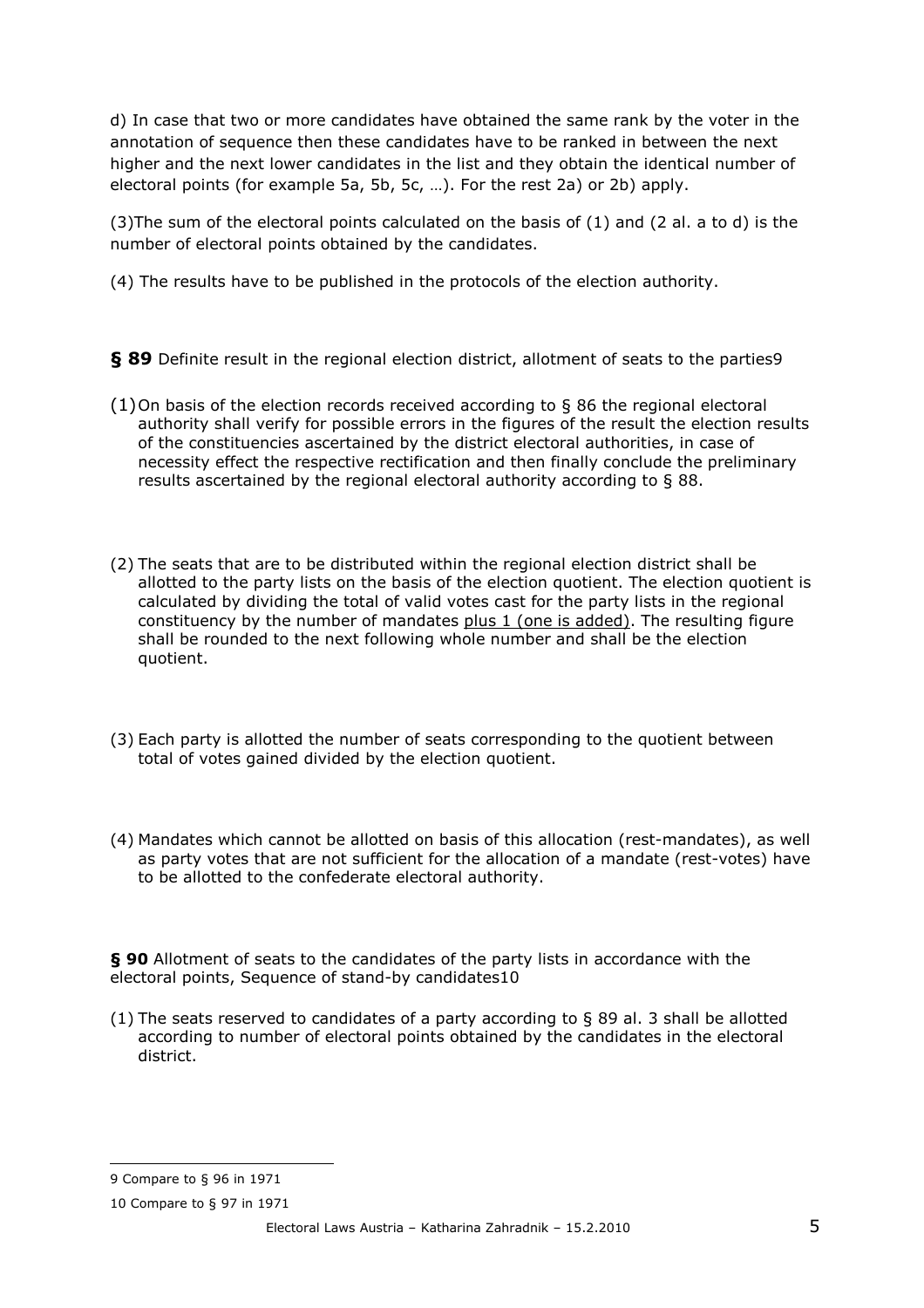- (2) For this purpose the regional electoral authority shall ascertain the total number of electoral points cast within the regional electoral district for each of the candidates headed on the ballot of the elected party list in the regional constituency in accordance with § 89 al.1.
- (3) The seats to be allotted shall first have to be allotted in the order of sequence of the electoral point's totals of each candidate, starting from the highest total followed by the respective following lower totals. In case that due to equality in the number of electoral points candidates would have equal right to be allotted then it shall only be decided by lot if it is the only or the final seat to be allocated to a party. Otherwise, each of the candidates that have obtained the same number electoral points obtains a seat.
- (4) Candidates not elected shall be considered in case a seat of their list will be vacated*.*  In this case the sequence of the candidates is determined by the number of electoral points obtained by the candidates. Al. 3 applies accordingly.
- **§ 97** Ascertainment and allotment of the remaining seats (rest-seats)11
- (1) Parties who have not gained any seat in the federal territory in the first ascertainment procedure are not entitled to being allotted any rest-seats in the second ascertainment procedure.
- (2) The confederate electoral authority has to ascertain in accordance with § 91 al. 5 on the basis of the protocols delivered to her by the regional electoral authorities the number of rest-seats to be allotted within the association of election districts as well as the sum of rest-seats to be allotted to the in accordance with al. 1 and § 95 suitable parties in the second ascertainment procedure.
- (3) The remaining rest-seats to be assigned in the second ascertainment procedure are distributed among these parties by use of the election quotient to be calculated according to al. 4 and 5.
- (4) The totals of the rest-votes cast for each party shall be written next to each other in the order of sequence starting with the largest number; under each number its half shall be written, followed by its third, its fourth, and as needed its subsequent fractions.

<sup>11</sup> Compare to § 102 in 1971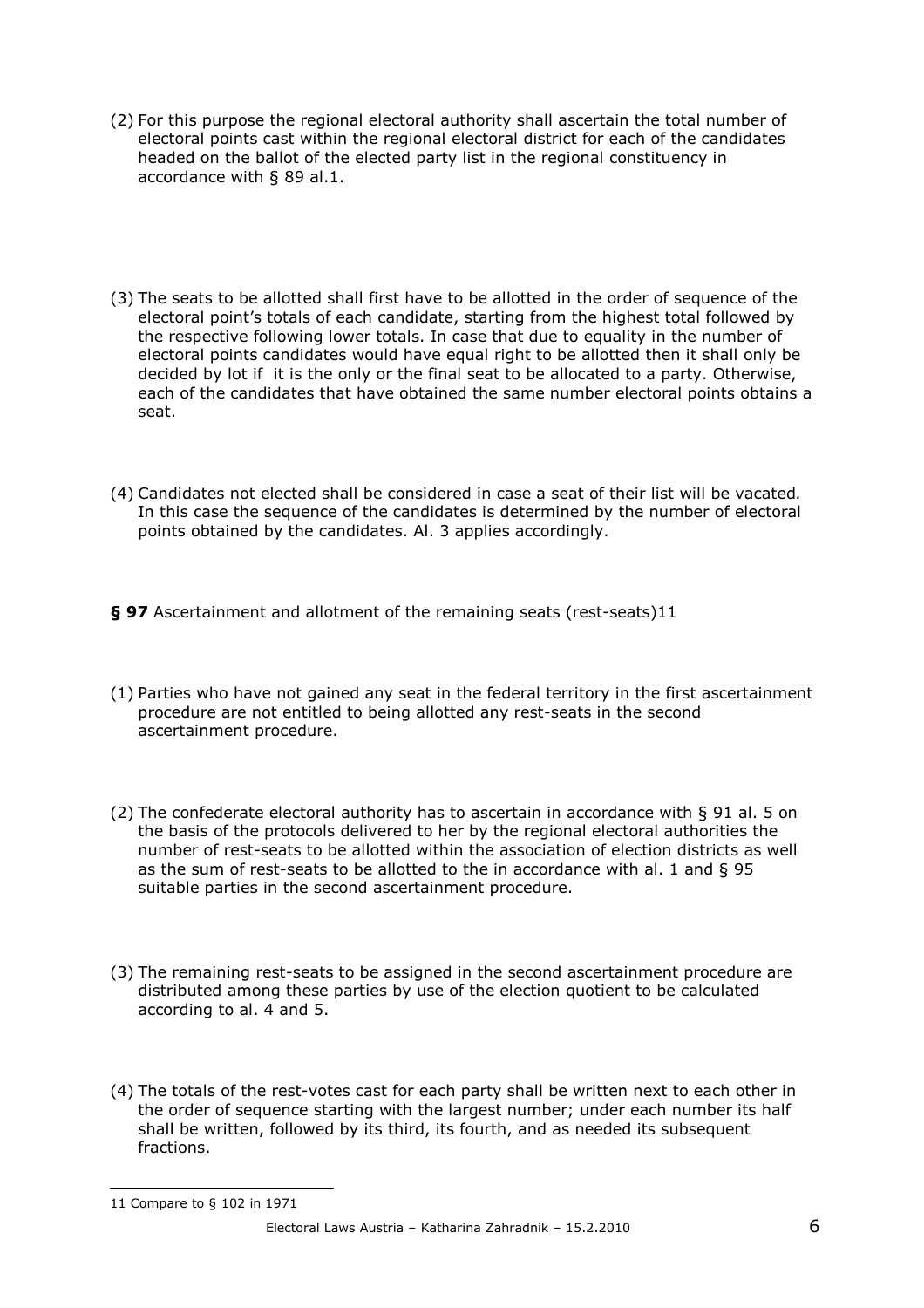- (5) The election quotient shall be the largest figure in order of sequence of the figures written when one seat is to be allotted, the second largest figure in the case of two seats to be allotted, the third largest figure in the case of three seats, the fourth largest in case of four seats and so forth.
- (6) Each party gains as many seats as often as the election quotient is contained in the total of rest-votes cast for it.
- (7) If as a result of this calculation two or more parties should be entitled to be allotted the same seat, the decision shall be made by drawing lots.

#### **§ 98** Elected candidates, Announcement12

- (1) In case that the parties that obtained additional seats in the second ascertainment procedure had previously delivered an confederate election proposal the additional seats to be allotted shall be assigned to the candidates of the various parties in the order of sequence as stated in the confederate election proposal.
- (2) In case that there is no confederate election proposal or that there are not sufficient candidates the additional seats to be allotted shall be assigned as stated in § 97, al. 4 to 7 and allotted to those candidates that were not elected in the first ascertainment procedure in accordance with the sequence defined in § 90, al. 3.
- (3) The result ascertained shall be announced immediately in the form stated in § 100 al. 1. The announcement shall be posted at the official bulletin board of the agency to which the chairperson of the confederate electoral authority belongs to. The announcement shall also state the date when it has been posted.
- (4) If a candidate is elected on a regional or confederate election proposal he should declare within forty-eight hours whether he decides for the regional or confederate election proposal. After this deadline this is decided by the central electoral authority.

12 Compare to § 103 in 1971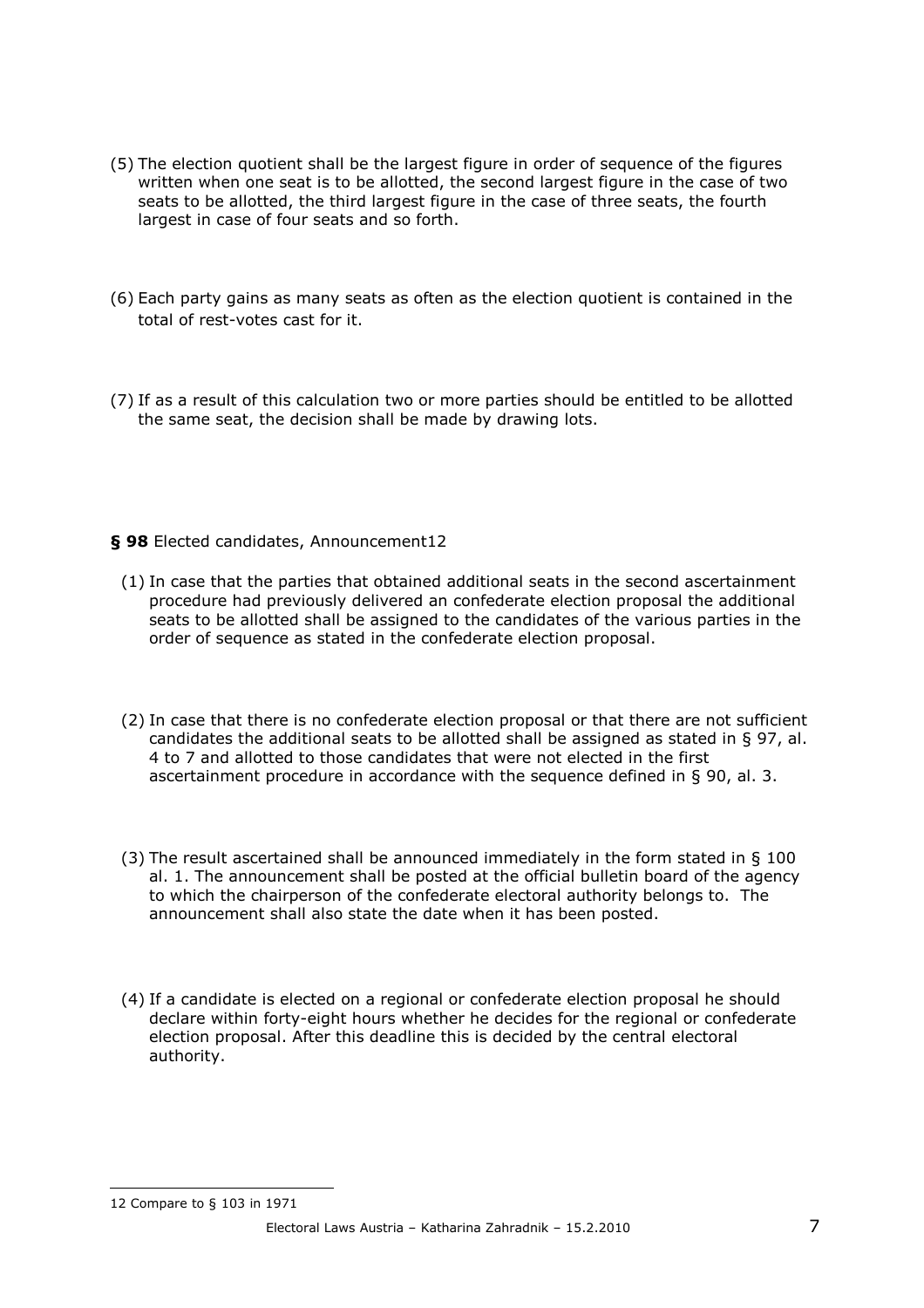#### **§ 102** Backup-Candidates: Appeal, Refusal, Deletion13

- (1) Backup-candidates of regional election proposals shall be appointed by the regional electoral authority, backup-candidates of confederate election proposals shall be appointed by the confederate electoral authority. In this case the order of sequence of their appointment for backup-candidates of regional election proposals is determined according to § 90 al. 4, for backupcandidates of confederate election proposals according to the order of sequence in the confederate party list. If a candidate to be appointed in this manner had already been elected in a regional or confederate election proposal, he shall be requested by the electoral authority, intending to appoint him, to declare within eight days, for which election proposal he will decide. If no such declaration is received within this term, the electoral authority shall decide. The electoral authorities concerned by the decision shall be informed of it. The name of the definitely appointed candidate shall be announced in the usual official manner and, in case of an appointment of a candidate of a regional election proposal, the confederate electoral authority shall be informed immediately in order to be able to issue an election certificate.
- (2) If a backup-candidate to be considered nominated for a vacated seat refuses to be appointed, he still retains his position on the list of the backupcandidates.
- (3) A candidate on a regional election proposal can at any time request the regional electoral authority, and a candidate on the confederate election proposal can request the confederate electoral authority to delete him from the list. The electoral authority shall publicly announce such a deletion.

<sup>13</sup> Compare to § 106 in 1971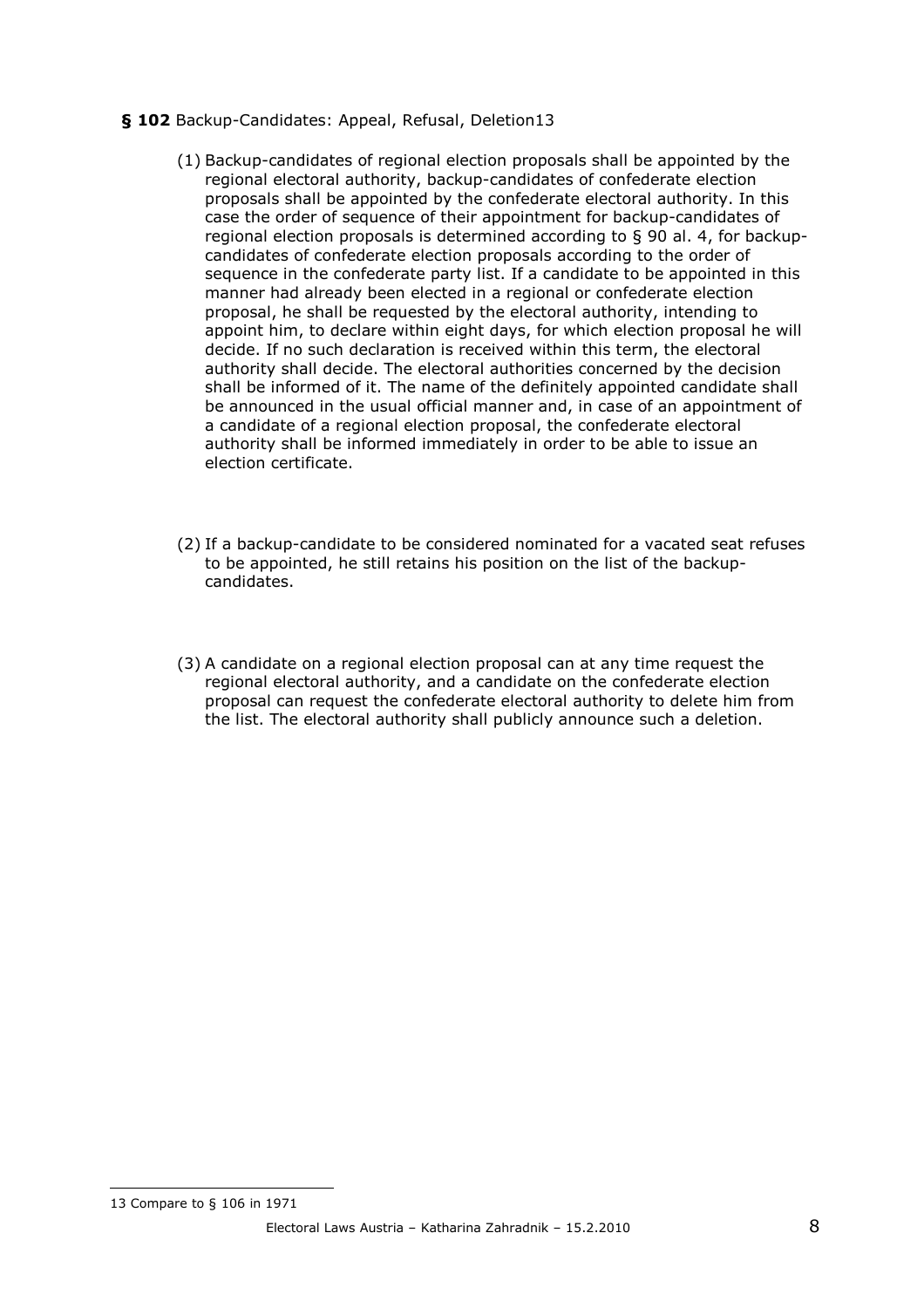## **Federal Law on Parliamentary Elections 1971**

Source of the document:

http://www.ris.bka.gv.at/Dokument.wxe?Abfrage=BgblPdf&Dokumentnummer=1970\_391\_0

#### **I) The electoral formula:**

§§

1

3

### **Translations:**

**§ 1** Number of members, Announcement of the election, Day of election, Qualifying date

(1) The National Council consists of 183 members, who are elected according to the provisions of this federal law.

**§ 3** Number of mandates in the election districts, calculation in accordance with the last census14

- (1) The number of mandates in the federal parliament in every constituency is to be calculated in accordance with the regulations set out in paras 2 to 4.
- (2) The number of citizens which, according to the last regular or exceptional census (Census law, FLG. Nr. 159/1950), were permanently residing in the Republic of Austria has to be divided by 183. The result has to be rounded to the third digit after the decimal sign. This gives the proportion figure.
- (3) Every election district receives the number of mandates, which results from the division of the number of citizens, which were permanently residing in the election district by the proportion figure (para 2).
- (4) In case that, in following the described procedure, it is not possible to distribute all 183 mandates, the results of the calculations described in para 3 have to be rounded up to the third digit after the decimal sign. The remaining mandates are then allocated to those election districts, which have the largest decimal figure. When, however, the decimal figures of more than one election districts are equal, they each receive an additional mandate, except when there is only one mandate, from the 183, left to be allocated. When, as a result of an equal decimal figure, more than one election district is in a position to receive the remaining mandate, the question of which one does receive it is decided by drawing lots.

## **II) Districts (number and magnitude):**

§ 2

<sup>14</sup> Compare to § 4 in 1992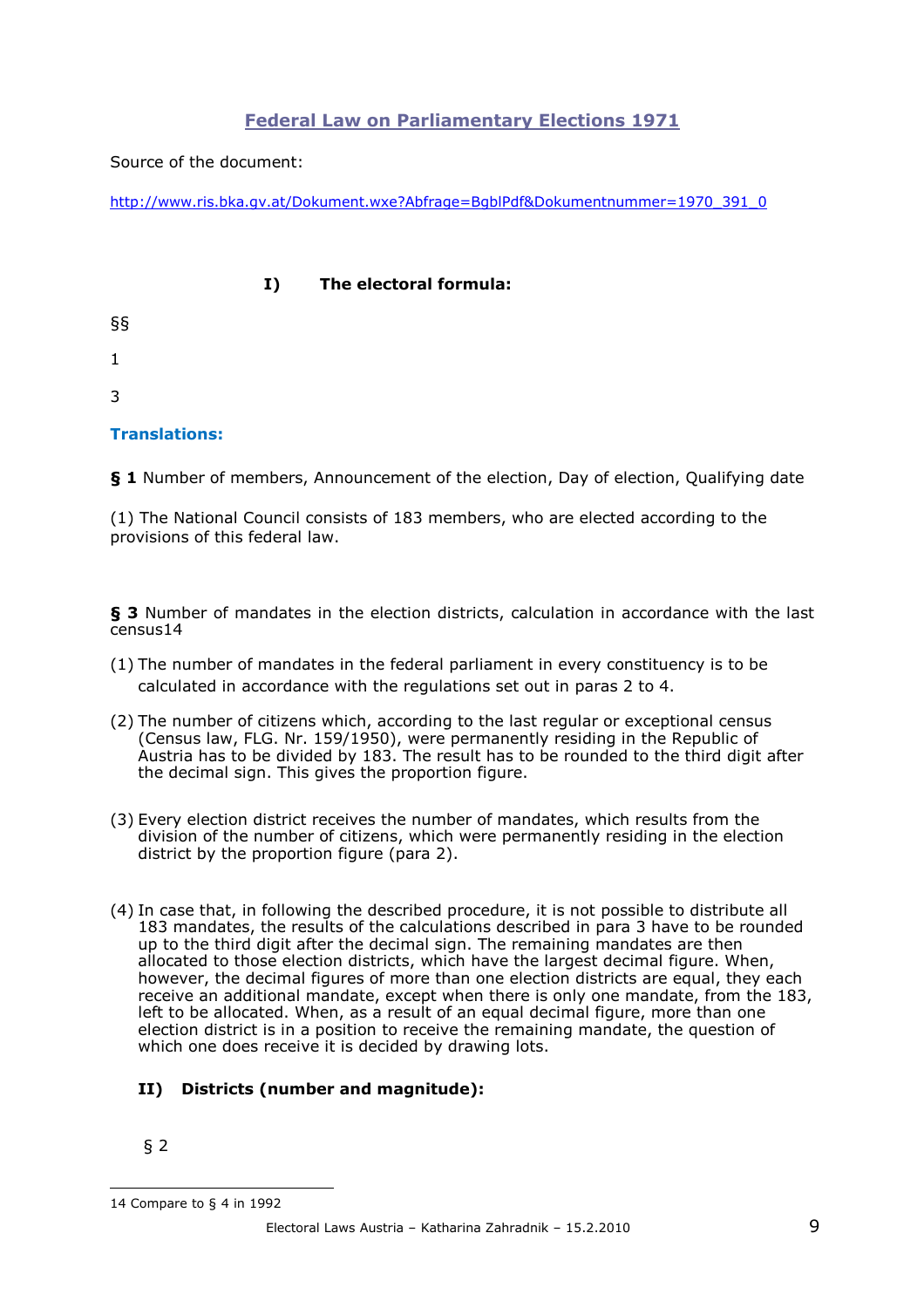#### **Translation:**

**§ 2** Election districts, association of election districts; vote districts

- (1) The federal territory is divided in nine election districts for the purposes of the elections; in this case every province constitutes an election district. The election district carries the name of the respective province and receives a number, corresponding to the alphabetical order of all provinces.
- (2) The election districts are divided into 2 associations of election districts. The association I of election districts is composed of the election districts of Burgenland, Lower Austria, and Vienna. The association II of election districts is composed of the election districts of Carinthia, Upper Austria, Salzburg, Styria, Tirol and Vorarlberg.
- (3) The casting of votes takes place in the presence of the local election officials. Local election officials are the municipal election officials and the ward election officials.
- (4) Every political district as well as every town with an own charter constitutes a constituency. In the City of Vienna every municipal district is also an election district.

#### **III) Threshold and the allocation of seats within lists to individual candidates:**

§§ 91, 95, 96, 97, 102, 103, 106

#### **Translations:**

**§ 91** Allotment and ascertainment of the electoral points15

(1) Every person campaigning on the party list of a provincial election proposal made public in the provincial constituency shall get an electoral point each time his name is indicated by the voter on the official ballot (§§ 79, 82 al. 2).

<sup>15</sup> Compare to § 91 in 1992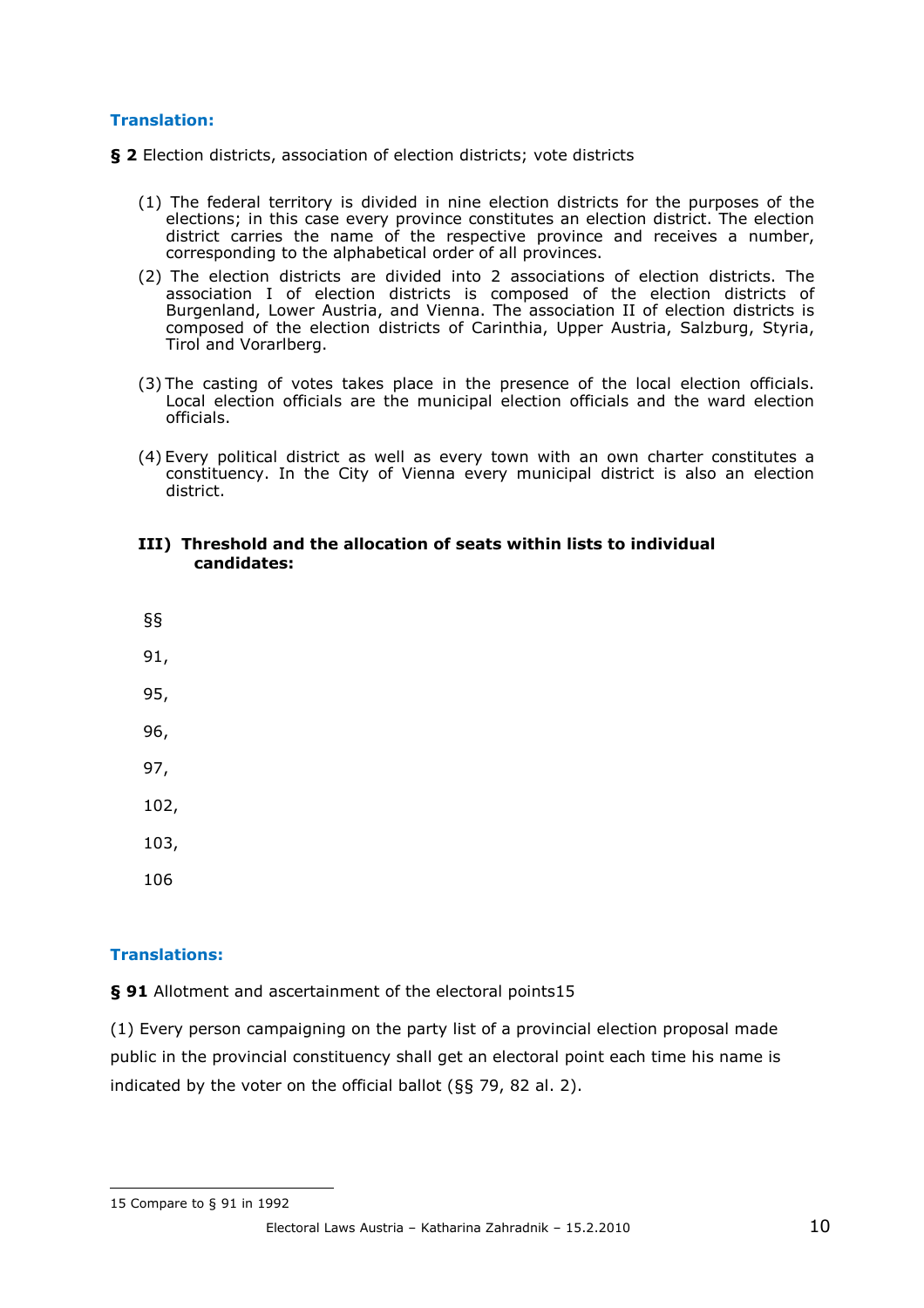(2) The total number of electoral points cast for a campaigner shall be ascertained by the district electoral authority for the area of the voting district, and by the regional electoral authority for the area of the provincial constituency (§ 97 al. 2).

(3)If the electoral points can not be ascertained on the basis of the official ballots then it should be refrained from asserting the electoral points.

**§ 95.** Determination of the provisional election results for the election districts by the central electoral authority

(1) On the basis of the reports submitted to them by the regional electoral authorities according to  $\xi$  93, para 2, and  $\xi$  94, para 2, the central electoral authority has to provisionally determine, for each of the nine electoral districts and for the whole federal territory the following:

- a) the total number of valid and void votes;
- b) the number of void votes;
- c) the number of valid votes;
- d) the number of valid votes cast for each party (totals for party votes).

(2) Thereafter, the central elections authority hay to determine the number of mandates falling to the individual parties, according to the provisional election results, following the regulations set out in §§ 96, para 3 to 5 and 102.

**§ 96.** Definite result in the regional election district, allotment of seats to the parties16

- (1) On basis of the election records received according to  $\S$  90 al. 3 the regional electoral authority shall verify for possible errors in the figures of the result the election results of the constituencies ascertained by the district electoral authorities, in case of necessity effect the respective rectification and then finally conclude the preliminary results ascertained by the central electoral authority for the regional election district according to § 95 as well as the results from other regional election districts according to § 94 al. 1 and henceforth immediately notify the central electoral authority of the result. The result of this ascertainment shall be recorded in a vote protocol.
- (2) If, due to extraordinary circumstances, the official ballots described in § 94 al. 3 would get lost, then the preliminary election result ascertained by the regional electoral authorities according to § 94 al. 1 should be considered as definite result for the regional election district.
- (3) The seats that are to be distributed within the regional election district shall be allotted to the party lists on the basis of the election quotient. The election quotient is calculated by dividing the total of valid votes cast for the party lists in the regional

<sup>16</sup> Compare to §§ 96 (2), 97, 98 (4) in 1992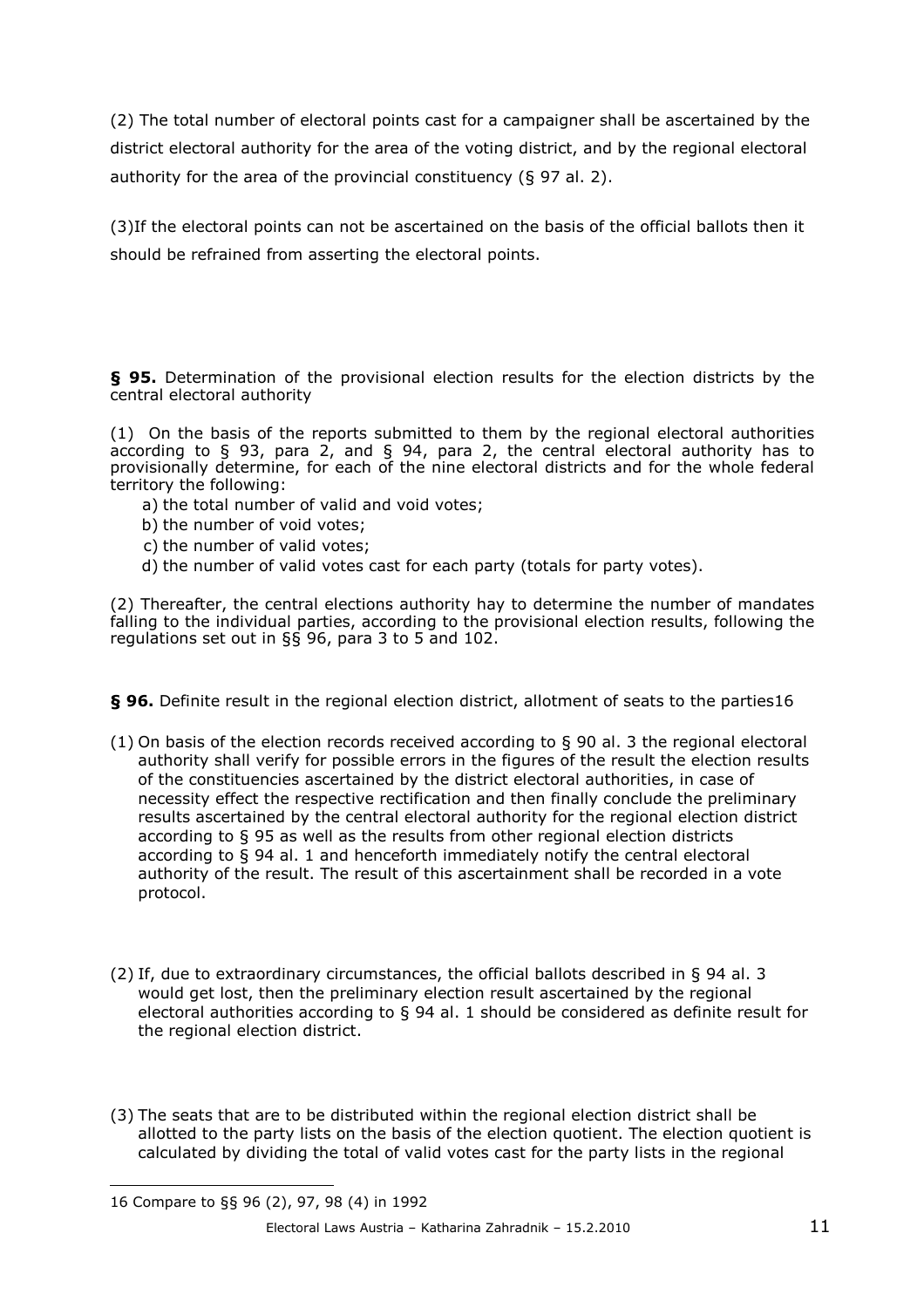constituency by the number of mandates. The resulting figure shall be rounded to the next following whole number and shall be the election quotient.

- (4) Each party is allotted the number of seats corresponding to the quotient between total of votes gained divided by the election quotient.
- (5) Mandates which cannot be allotted on basis of this allocation (rest-mandates), as well as party votes that are not sufficient for the allocation of a mandate (rest-votes) have to be allotted to the confederate electoral authority.

**§ 97** Allotment of seats to the candidates of the party lists in accordance with the electoral points, Sequence of stand-by candidates17

- (1) The seats reserved to candidates of a party according to § 96 al. 4 shall be allotted according to the provisions of al. 3 and 4.
- (2) For this purpose the regional electoral authority shall ascertain the total number of electoral points cast within the regional electoral district for each of the candidates headed on the ballot of the elected party list in the regional constituency. This is done on the basis of the electoral points-protocols by the district electoral authority (§ 90 al. 2) and on the basis of the ballots that have been forwarded to regional electoral authority in accordance with § 94 al.3. § 91 applies accordingly. The result of this ascertainment shall be recorded by the regional electoral authority in an authentic votes report.
- (3) The seats to be allotted shall first be allotted in the order of sequence to those candidates who have obtained a number of electoral points at least equivalent to the election quotient in the regional election district.

The order of sequence for allotment of the seats depends in this case on the order of sequence of the electoral point's totals of each candidate, starting from the highest total followed by the respective following lower totals. In case that due to equality in the number of electoral points candidates would have equal right to be allotted a seat and if it is the final seat to be allocated to the party, the sequence of the candidates indicated on the party list shall govern.

(4) Seats of a party which on basis of the electoral points cannot be allotted at all or not fully to candidates shall be allotted to the candidates in the order of sequence

<sup>17</sup> Compare to § 102 in 1992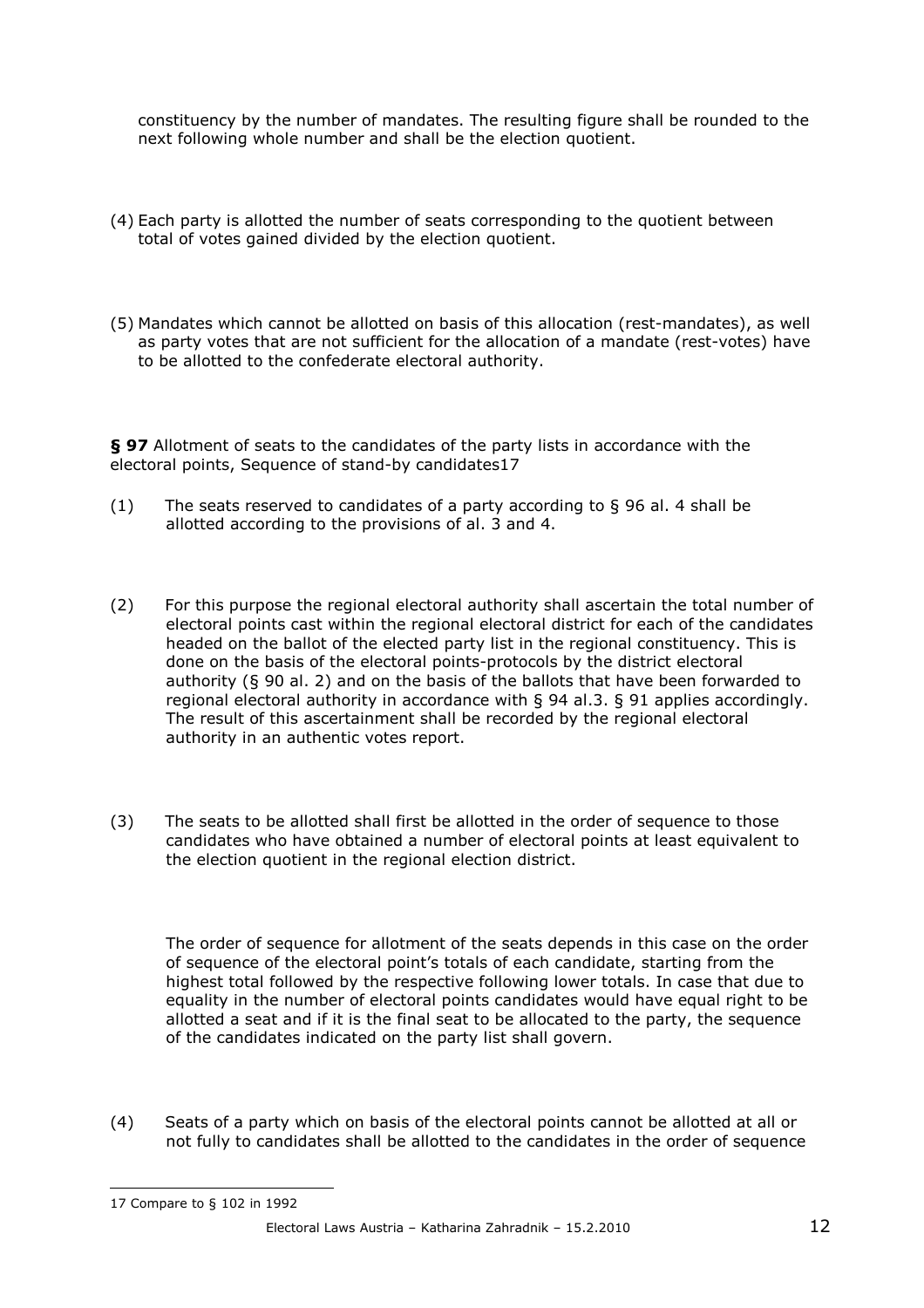as they appear on the party list. In this connection candidates who have already gained a seat on basis of electoral points shall not be taken into consideration.

- (5) Candidates not elected shall be considered in case a seat of their list will be vacated*.* In this case the sequence of the candidates indicated on the party list of the regional election district shall govern.
- **§ 102** Ascertainment and allotment of the remaining seats (rest-seats)18
	- (1) Parties who have not gained any seat in the federal territory in the first ascertainment procedure are not entitled to being allotted any rest-seats in the second ascertainment procedure.
	- (2) The confederate electoral authority has to ascertain in accordance with § 98 al. 8 on the basis of the protocols delivered to her by the regional electoral authorities the number of rest-seats to be allotted within the association of election districts as well as the sum of rest-seats to be allotted to the in accordance with al. 1 suitable parties in the second ascertainment procedure.
	- (3) The remaining rest-seats to be assigned in the second ascertainment procedure are distributed among these parties by use of the election quotient to be calculated according to al. 4 and 5.
	- (4) The totals of the rest-votes cast for each party shall be written next to each other in the order of sequence starting with the largest number; under each number its half shall be written, followed by its third, its fourth, and as needed its subsequent fractions.
	- (5) The election quotient shall be the largest figure in order of sequence of the figures written when one seat is to be allotted, the second largest figure in the case of two seats to be allotted, the third largest figure in the case of three seats, the fourth largest in case of four seats and so forth.
	- (6) Each party gains as many seats as often as the election quotient is contained in the total of rest-votes cast for it.

<sup>18</sup> Compare to §§ 97, 100, 101, 107 in 1992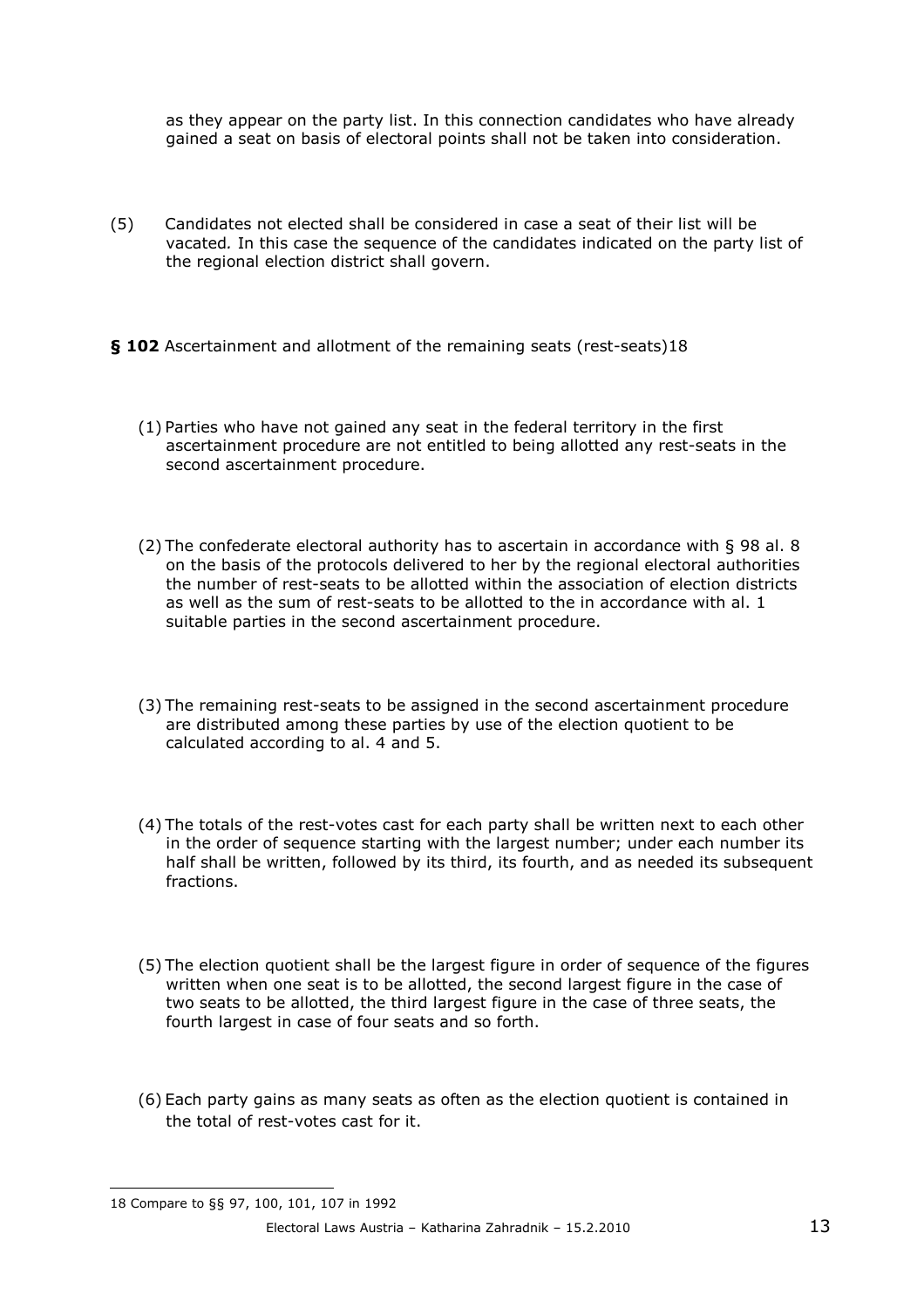(7) If as a result of this calculation two or more parties should be entitled to be allotted the same seat, the decision shall be made by drawing lots.

**§ 103** Allotment to the candidates, Written report, Announcement19

- (5) The seats allotted in the second ascertainment procedure ( $\S$  102) shall be assigned to the candidates of the various parties in the order of sequence as stated in the confederate election proposal. Candidates not elected are to be taken into consideration in case a seat of their list in the confederate election proposal shall be vacated. The order of sequence of their nomination shall in this case be determined by the order of sequence in the confederate election proposal.
- (6) The confederate federal electoral authority shall display the result of its second ascertainment procedure as follows:
	- a. the total number of rest-votes cast for each one of the parties;
	- b. the number of rest-seats gained by each party;
	- c. the names of the candidates who have been allotted rest-seats according to § 102.
- (7) The result ascertained by the confederate electoral authority shall be recorded in a written report which shall contain at least:

a. the names of the confederate electoral authority members present and absent b. the results ascertained according to al. 2.

- (8) The result ascertained shall be announced immediately in the form stated in al. 2. The announcement shall be posted at the official bulletin board of the agency to which the chairperson of the confederate electoral authority belongs to. The announcement shall also state the date when it has been posted.
- (9) Thereafter the result ascertained shall be announced immediately by the confederate electoral authority to the central electoral authority by telephone and by teletypewriter and the protocols have to be sent to the central electoral authority as well.
- **§ 106** Backup-Candidates: Appeal, Refusal, Deletion20
	- (1) Backup-candidates of regional election proposals shall be appointed by the regional electoral authority, backup-candidates of confederate election proposals shall be appointed by the confederate electoral authority. In this case the order of sequence of their appointment for backup-candidates of regional election proposals is determined according to § 97 al. 4, for backupcandidates of confederate election proposals according to the order of

<sup>19</sup> Compare to § 108 in 1992

<sup>20</sup> Compare to § 111 in 1992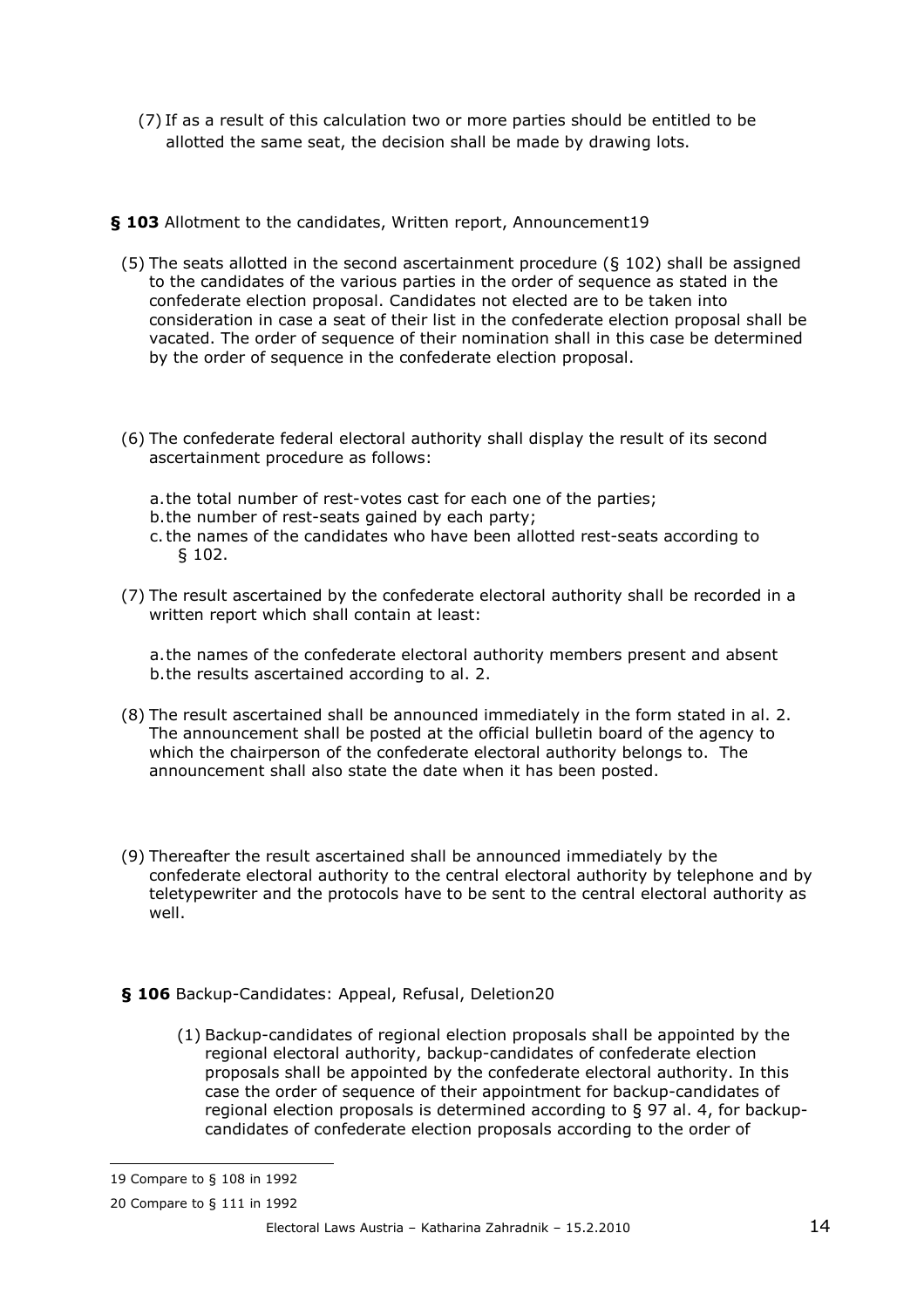sequence in the confederate party list. If a candidate to be appointed in this manner had already been elected in a regional or confederate election proposal, he shall be requested by the electoral authority, intending to appoint him, to declare within eight days, for which election proposal he will decide. If no such declaration is received within this term, the electoral authority shall decide. The electoral authorities concerned by the decision shall be informed of it. The name of the definitely appointed candidate shall be announced in the usual official manner and, in case of an appointment of a candidate of a regional election proposal, the confederate electoral authority shall be informed immediately in order to be able to issue an election certificate.

- (2) If a backup-candidate to be considered nominated for a vacated seat refuses to be appointed, he still retains his position on the list of the backupcandidates.
- (3) A candidate on a regional election proposal can at any time request the regional electoral authority, and a candidate on the confederate election proposal can request the confederate electoral authority to delete him from the list. The electoral authority shall publicly announce such a deletion.

# **Amendment of Federal Law on Parliamentary Elections in 1979**

Source of the document:

http://www.ris.bka.gv.at/

§ 106 al 1. is changed into:

(1) Candidates who have not been elected or who have not accepted an election won by them as well as such candidates who have accepted their seat but have resigned later, remain on the list of back-up candidates as long as they have not expressly requested to be deleted from the party list (al. 4).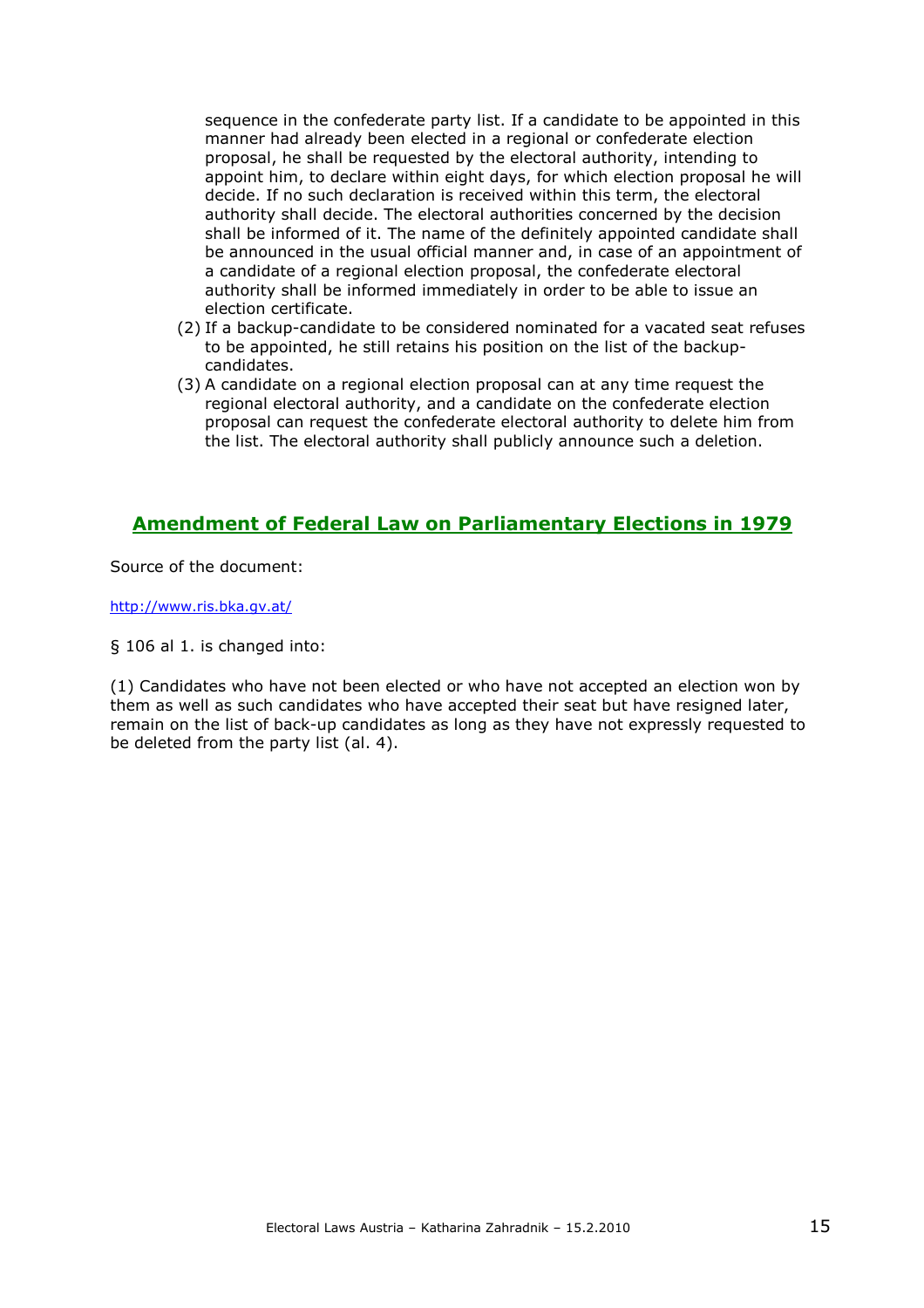# **Federal Law on Parliamentary Elections 1992**

Source of the document:

http://www.ris.bka.gv.at/Dokument.wxe?Abfrage=Erv&Dokumentnummer=ERV\_1992\_471

### **I) The electoral formula:**

§ 4

#### **II) Districts (number and magnitude):**

 $\bar{\S}$  2, 3

+ Attachment 1 of the document

#### **III) Threshold and the allocation of seats within lists to individual candidates:**

§§ 91, 95, 96, para 2, 97, 100, 101, [Thresholds: in §§ 100, 101] 107, 108, 111